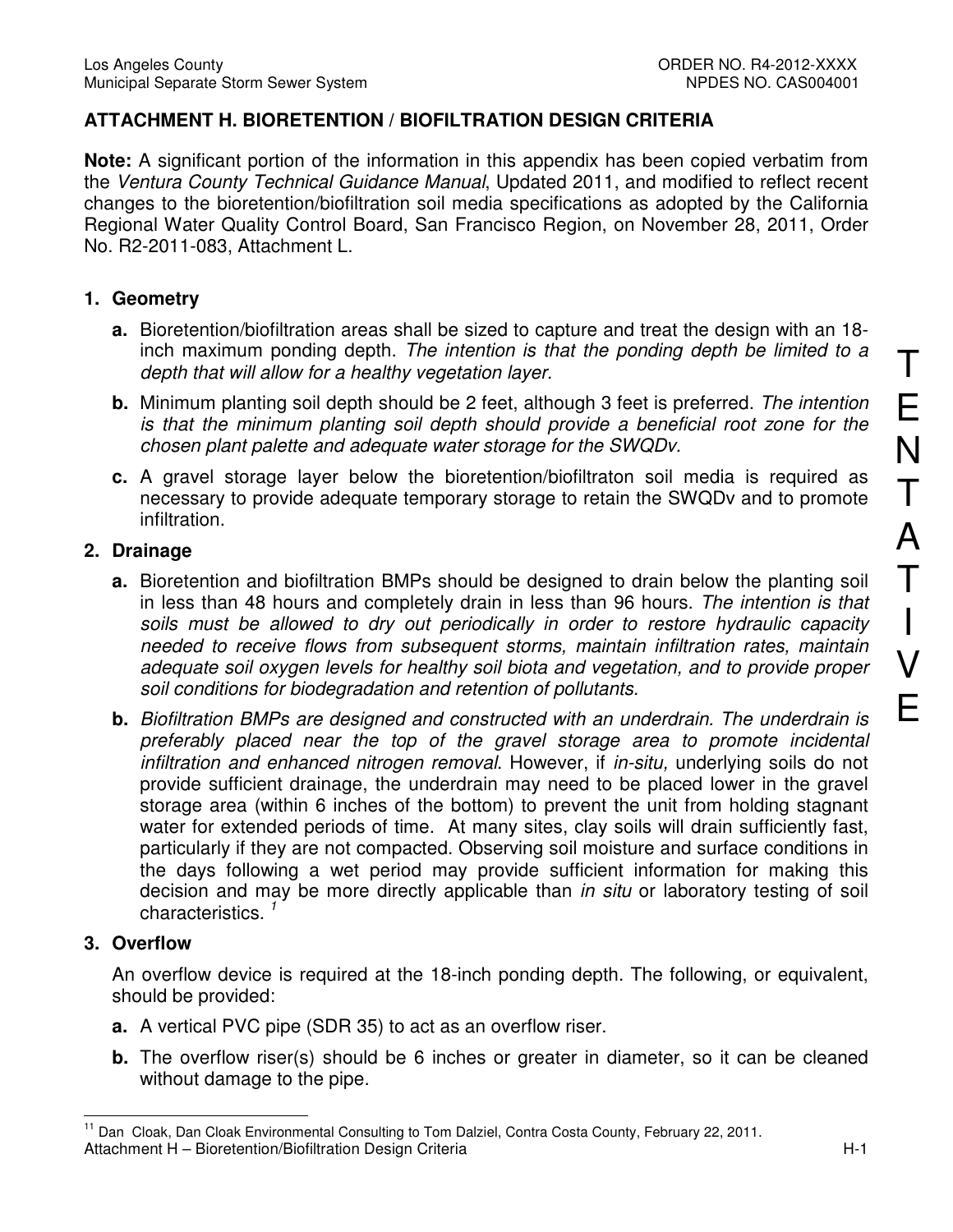The inlet to the riser should be at the ponding depth (18 inches for fenced bioretention areas and 6 inches for areas that are not fenced), and be capped with a spider cap to exclude floating mulch and debris. Spider caps should be screwed in or glued, i.e., not removable.

#### **4. Integrated Water Quality/ Flow Reduction/Resources Management Criteria**

- **a.** When calculating the capacity of an infiltration system, each Permittee shall account for the 24-hour infiltration assuming that the soil is saturated. Infiltration BMPs shall be limited to project sites where the in-situ soil or the amended on-site soils have a demonstrated infiltration rate under saturated conditions of no less than 0.15 inch per hour.
- **b.** Bioretention BMPs shall be designed to accommodate the minimum design flow at a surface loading rate of 5 inches per hour and no greater than 12 inches per hour, and shall have a total volume, including pore spaces and pre-filter detention volume of no less than the SWQDv.
- **c.** If rainwater harvested for use in irrigation is to be credited toward the total volume of storm water runoff retained on-site, each Permittee shall require the project proponent to conduct a conservative (assuming reasonable worst-case scenarios) assessment of water demand during the wet-weather season. This volume will be referred to as the "reliable" estimate of irrigation demand. The portion of water to be credited as retained on-site for use in irrigation shall not exceed the reliable estimate of irrigation demand.
- **d.** Harvested rainwater must be stored in a manner that precludes the breeding of mosquitoes or other vectors or with a draw down not to exceed 96 hours.
- **e.** When evaluating the potential for on-site retention, each Permittee shall consider the maximum potential for evapotranspiration from green roofs and rainfall harvest and use.
- **f.** Project requirements shall address at a minimum the potential use of harvested rainwater for non-potable uses including toilet flushing, laundry, and cooling water makeup water. If the municipal, building or county health code(s) does not allow such use of harvested rainwater, each Permittee shall develop a model ordinance and submit it to the city council or County Supervisors for consideration within 24 months after the Order effective date. The model ordinances shall be based on the International Association of Plumbing and Mechanical Officials' (IAPMO's) Green Plumbing and Mechanical Code Supplement to the 2012 National Standard Plumbing Code, or similar guidance to ensure the safe and effective use of harvested rainwater, separate from the existing provisions, if any, for reclaimed wastewater.

## **5. Hydraulic Restriction Layers**

Infiltration pathways may need to be restricted due to the close proximity of roads, foundations, or other infrastructure. A geomembrane liner, or other equivalent water proofing, may be placed along the vertical walls to reduce lateral flows. This liner should have a minimum thickness of 30 mils. Waterproof barriers may not be placed on the bottom of the biofiltration unit, as this would prevent incidental infiltration which is critical to meeting the required pollutant load reduction.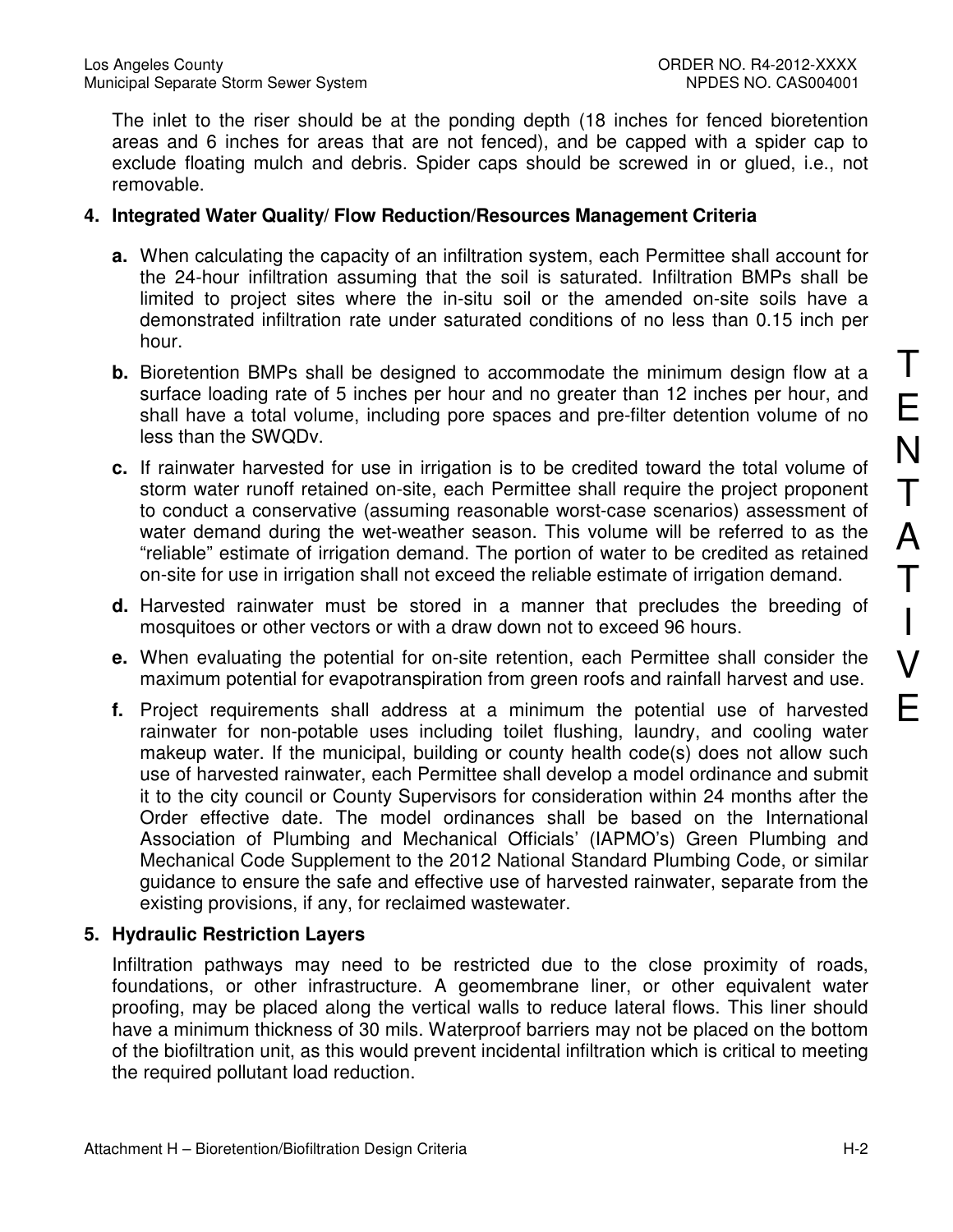## **6. Planting/Storage Media Specifications**

- **a.** The planting media placed in the cell should achieve a long-term, in-place infiltration rate of at least 5 inches per hour. Higher infiltration rates of up to 12 inches per hour are permissible. Bioretention/biofiltration soil shall retain sufficient moisture to support vigorous plant growth.
- **b.** Planting media should consist of 60 to 80% fine sand and 20 to 40% compost.
- **c.** Sand should be free of wood, waste, coating such as clay, stone dust, carbonate, etc. or any other deleterious material. All aggregate passing the No. 200 sieve size should be non-plastic. Sand for bioretention should be analyzed by an accredited lab using #200, #100, #40, #30, #16, #8, #4, and 3/8 sieves (ASTM D 422 or as approved by the local permitting authority) and meet the following gradation (Note: all sands complying with ASTM C33 for fine aggregate comply with the gradation requirements provided in Table H-1):

|                                       | <b>Percent Passing by Weight</b> |                |  |
|---------------------------------------|----------------------------------|----------------|--|
| <b>Sieve Size</b><br><b>ASTM D422</b> | <b>Minimum</b>                   | <b>Maximum</b> |  |
| $3/8$ inch                            | 100                              | 100            |  |
| No. 4                                 | 90                               | 100            |  |
| No. 8                                 | 70                               | 100            |  |
| No. 16                                | 40                               | 95             |  |
| No. 30                                | 15 <sub>1</sub>                  | 70             |  |
| No. 40                                | 5                                | 55             |  |
| No. 110                               |                                  | 15             |  |
| No. 200                               |                                  | 5              |  |

## **Table H-1. Sand Texture Specifications**

**Note:** The gradation of the sand component of the media is believed to be a major factor in the hydraulic conductivity of the media mix. If the desired hydraulic conductivity of the media cannot be achieved within the specified proportions of sand and compost (#2), then it may be necessary to utilize sand at the coarser end of the range specified in above ("minimum" column).

- **d.** Compost should be a well decomposed, stable, weed free organic matter source derived from waste materials including yard debris, wood wastes, or other organic materials not including manure or biosolids meeting standards developed by the US Composting Council (USCC). The product shall be certified through the USCC Seal of Testing Assurance (STA) Program (a compost testing and information disclosure program). Compost quality should be verified via a lab analysis to be:
	- Feedstock materials shall be specified and include one or more of the following: landscape/yard trimmings, grass clippings, food scraps, and agricultural crop residues.
	- Organic matter: 35-75% dry weight basis.
	- Carbon and Nitrogen Ratio: 15:1 < C:N < 25:1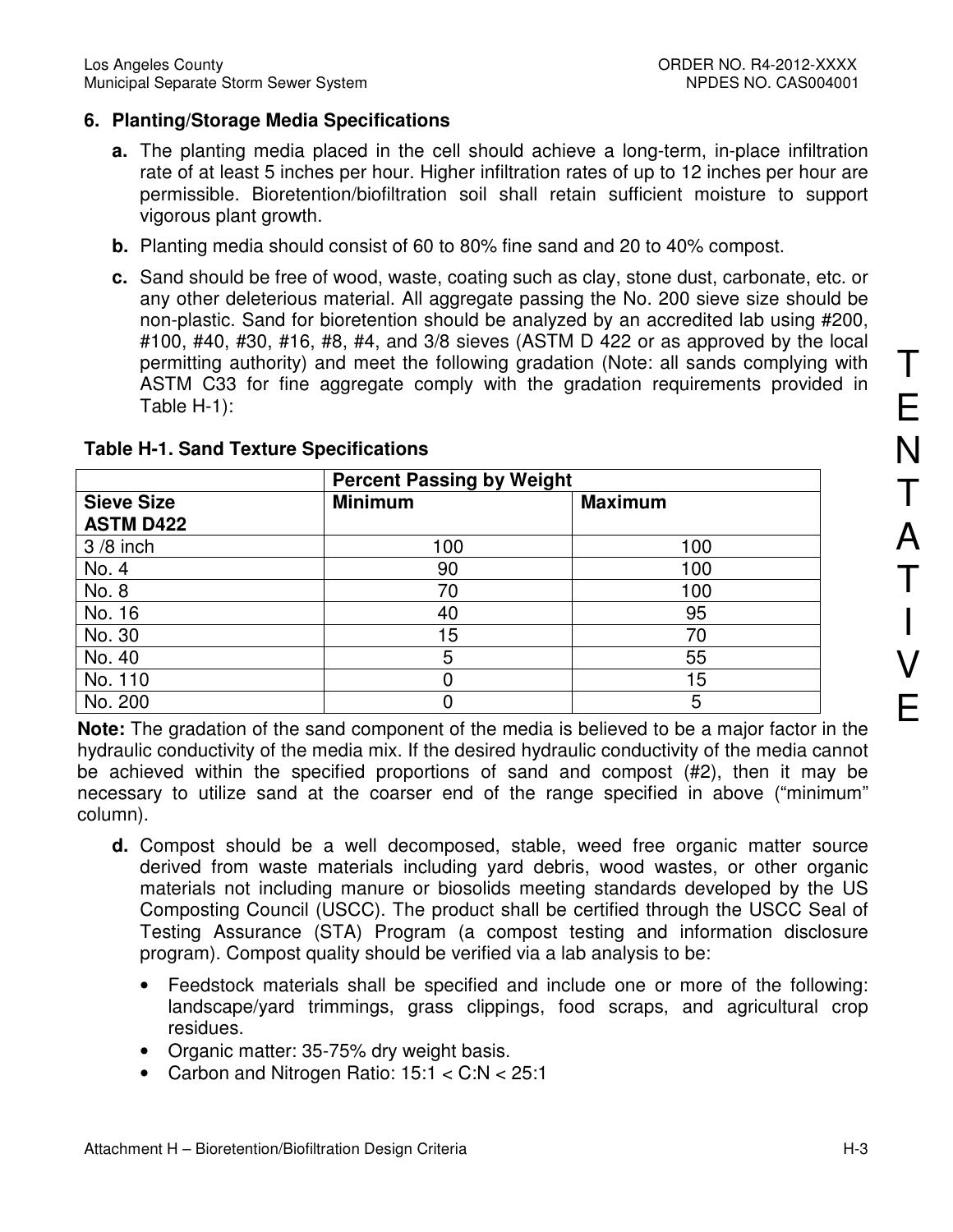- Maturity/Stability: shall have dark brown color and a soil-like odor. Compost exhibiting a sour or putrid smell, containing recognizable grass or leaves, or is hot (120 F) upon delivery or rewetting is not acceptable.
- Toxicity: any one of the following measures is sufficient to indicate non-toxicity:
	- $\circ$  NH4:NH3 < 3
	- $\circ$  Ammonium < 500 ppm, dry weight basis
	- $\circ$  Seed Germination  $> 80\%$  of control
	- $\circ$  Plant trials  $> 80\%$  of control
	- $\circ$  Solvita $\theta$  > 5 index value
- Nutrient content:
	- o Total Nitrogen content 0.9% or above preferred
	- $\circ$  Total Boron should be <80 ppm, soluble boron < 2.5 ppm
- Salinity: < 6.0 mmhos/cm
- pH between 6.5 and 8 (may vary with plant palette)
- Compost for bioretention should be analyzed by an accredited lab using #200, 1/4 inch, ½ inch, and 1 inch sieves (ASTM D 422) and meet the gradation described in Table H-2:

|                                       | <b>Percent Passing by Weight</b> |         |  |
|---------------------------------------|----------------------------------|---------|--|
| <b>Sieve Size</b><br><b>ASTM D422</b> | <b>Minimum</b>                   | Maximum |  |
| 1 inch                                | 99                               | 100     |  |
| $\frac{1}{2}$ inch                    | 90                               | 100     |  |
| $1/4$ inch                            | 40                               | 90      |  |
| #200                                  |                                  | 10      |  |

## **Table H-2. Compost Texture Specifications**

Tests should be sufficiently recent to represent the actual material that is anticipated to be delivered to the site. If processes or sources used by the supplier have changed significantly since the most recent testing, new tests should be requested.

Note: the gradation of compost used in bioretention/biofiltratation media is believed to play an important role in the saturated hydraulic conductivity of the media. To achieve a higher saturated hydraulic conductivity, it may be necessary to utilize compost at the coarser end of this range ("minimum" column). The percent passing the #200 sieve (fines) is believed to be the most important factor in hydraulic conductivity.

In addition, a coarser compost mix provides more heterogeneity of the bioretention media, which is believed to be advantageous for more rapid development of soil structure needed to support health biological processes. This may be an advantage for plant establishment with lower nutrient and water input.

**e.** Bioretention/Biofiltration soils not meeting the above criteria shall be evaluated on a case by case basis. Alternative bioretention soil shall meet the following specification: "Soils for bioretention facilities shall be sufficiently permeable to infiltrate runoff at a minimum rate of 5 inches per hour during the life of the facility, and provide sufficient retention of moisture and nutrients to support healthy vegetation." The following steps shall be followed by the Permittees to verify that alternative soil mixes meet the specification:

T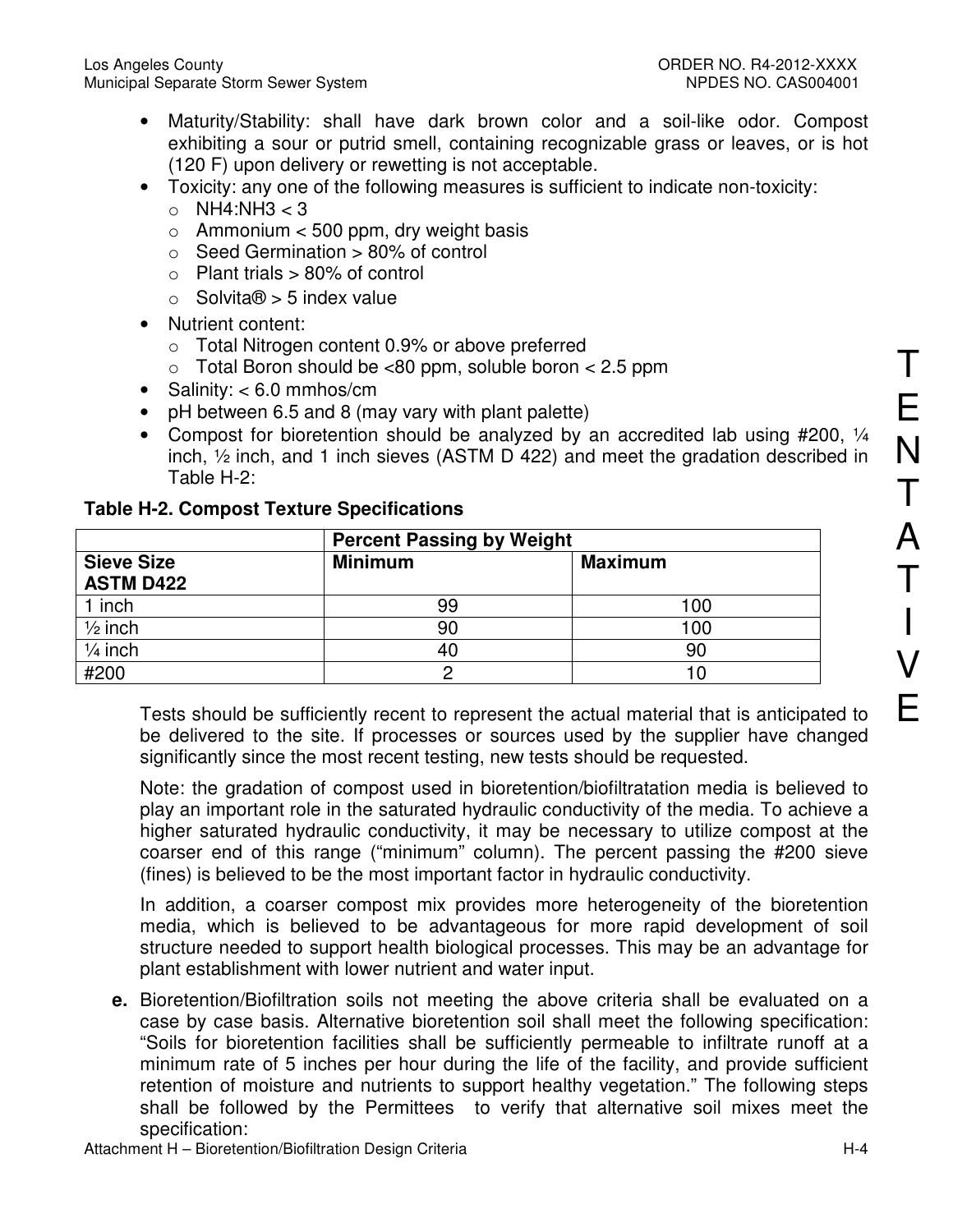- Submittals The applicant must submit to the Permittee for approval:
	- o A sample of mixed bioretention/biofiltration soil.
	- o Certification from the soil supplier or an accredited laboratory that the bioretention/biofiltration soil meets the requirements of this specification.
	- o Certification from an accredited geotechnical testing laboratory that the bioretention/biofiltration soil has an infiltration rate of between 5 and 12 inches per hour.
	- o Organic content test results of mixed bioretention/biofiltration soil. Organic content test shall be performed in accordance with by Testing Methods for the Examination of Compost and Composting (TMECC) 05.07A, "Loss-On-Ignition Organic Matter Method".
	- o Organic Grain size analysis results of mixed bioretention/biofiltration soil performed in accordance with ASTM D 422, Standard Test Method for Particle Size Analysis of Soils.
	- $\circ$  A description of the equipment and methods used to mix the sand and compost to produce the bioretention/biofiltration soil.
- The name of the testing laboratory(s) and the following information:
	- o Contact person(s)
	- o Address(s)
	- o Phone contact(s)
	- o email address(s)
	- $\circ$  Qualifications of laboratory(s), and personnel including date of current
	- o Certification by STA, ASTM, or approved equal.
- Bioretention/biofiltration soils shall be analyzed by an accredited lab using #200, and 1/2" inch sieves (ASTM D 422 or as approved by municipality), and meet the gradation described in Table H-3).

# **Table H-3. Alternative Bioretention/Biofiltration Soil Texture Specifications**

|                                       | <b>Percent Passing by Weight</b> |                |  |
|---------------------------------------|----------------------------------|----------------|--|
| <b>Sieve Size</b><br><b>ASTM D422</b> | <b>Minimum</b>                   | <b>Maximum</b> |  |
| $\frac{1}{2}$<br>inch                 | -97                              | 100            |  |
| 200                                   |                                  | ∽              |  |

- Bioretention/biofiltration soils shall be analyzed by an accredited geotechnical lab for the following tests:
	- o Moisture density relationships (compaction tests) shall be conducted on bioretention soil. Bioretention/biofiltration soil for the permeability test shall be compacted to 85 to 90 percent of the maximum dry density (ASTM D1557).
	- o Constant head permeability testing in accordance with ASTM D2434 shall be conducted on a minimum of two samples with a 6-inch mold and vacuum saturation.

# **7. Mulch for Bioretention/Biofiltration Facilities**

Mulch is recommended for the purpose of retaining moisture, preventing erosion and minimizing weed growth. Projects subject to the State's Model Water Efficiency